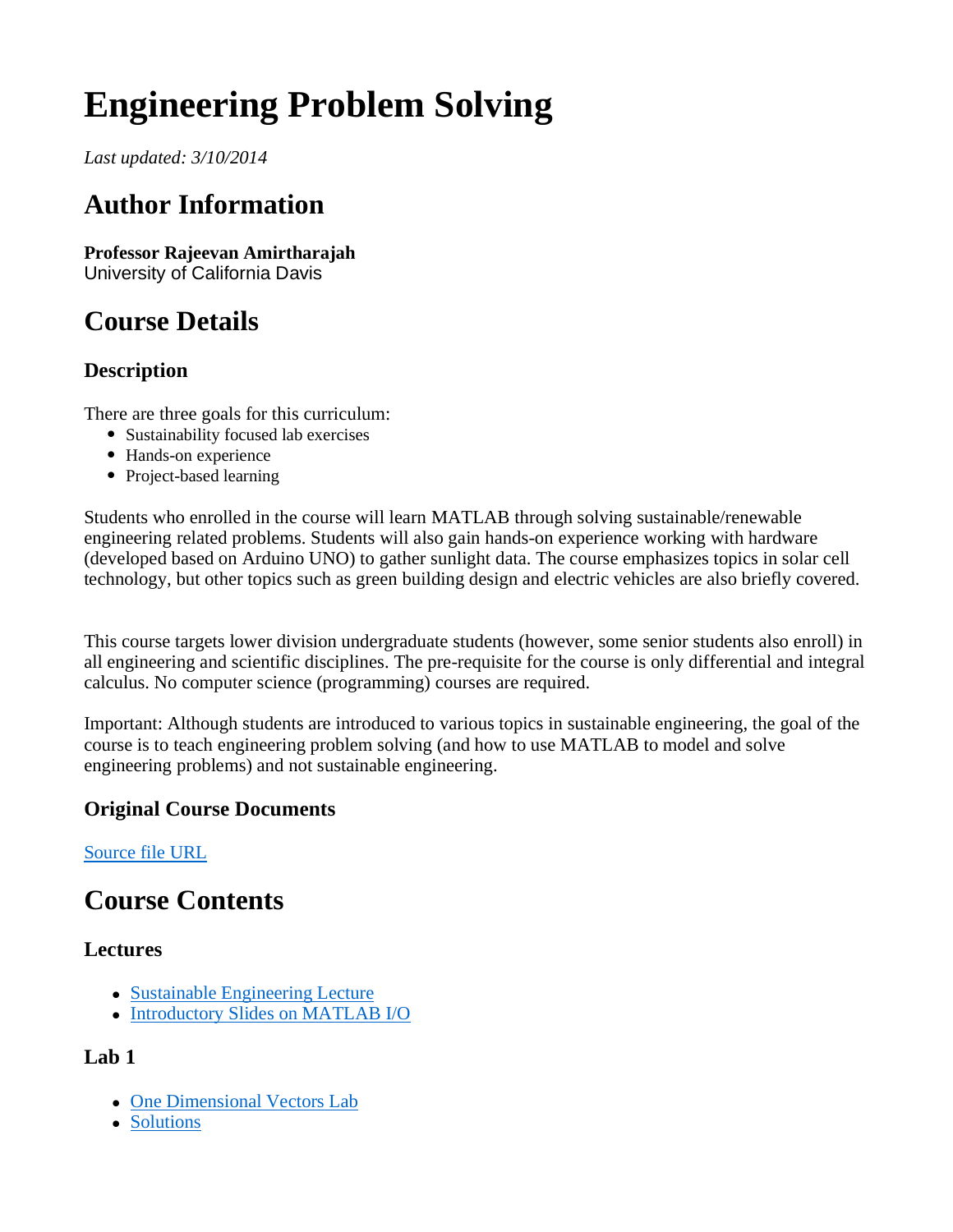• Accompanying Files o data.xlsx

#### **Lab 2**

- Two Dimensional Vectors Lab
- Solutions
- Accompanying Files:
	- afv.mat
	- afv.xls
	- o Davis\_Weather\_7012010\_6302011.csv
	- hev.mat
	- hev.xls
	- SAC\_AP\_2005\_solar.csv
	- work.mat
	- work.xls

#### **Lab 3**

- Logical Operations, Flow Control, and Loops Lab
- Solutions
- Accompanying Files:
	- illum.mat
	- mppt\_load.xlsx
	- myload.xlsx
	- panel\_mpp.m
	- pd\_mpp.asv
	- pd\_mpp.m
	- Q8\_soln.m

#### **Lab 4**

- Custom Functions Lab
- Solutions
- Accompanying Files:
	- $\circ$  q5.mat
	- lab6.mat
	- myadd.m
	- myNewton.m
	- solar\_panel\_optimal.asv
	- solar\_panel\_optimal.m
	- solar\_panel.m

# **Projects**

#### **Project 1**

• Project 1 from Winter 2012 -- Not open ended. Specific tasks for students to complete. This version does not use all data from the weather database below).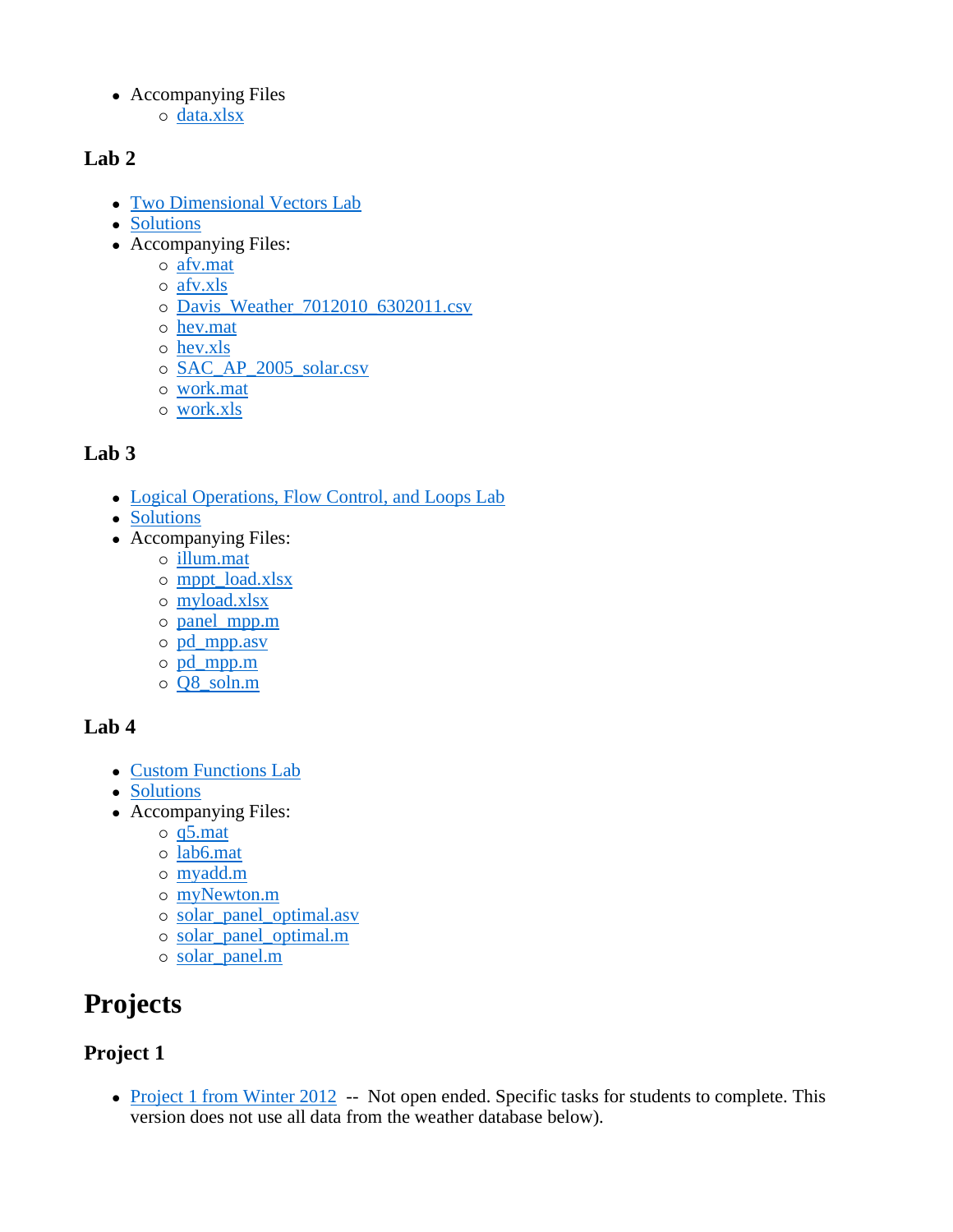- Sample Solution
- Accompanying Files:
	- **Example 1** weather.mat or weather.xlsx (contains solar, wind, precipitation, land area, and population data for 54 cities)
	- PartUSA.tif

#### **Project 2**

- Project 2 from Winter 2012 -- Five open ended topics. Topics 1 3 are renewable energy related, 4 and 5 are not.
- Project 2 from Summer 2011
	- Accompanying Files:
		- StatesInfoMatFile.mat
		- CitiesMatFile.mat

#### **Solar Module**

- Solar Module documentation web page
- Solar Panel Characterization web page
- Solar Cell Characterization Lab Description
- Accompanying Files:
	- HW7.pdf
	- ard\_sweep.m
	- arduino.m
	- SAMPLE\_sweep.m
	- load\_sweep.xls
	- PV\_data\_7days.xls
	- Lab7\_solution
	- Solar\_Cell\_Char\_soln

### **Resources**

- American Society for Engineering Education (ASEE) Lecture
- ASEE Paper
- Poster

### **Links**

- About the course
- People
- Future Work
- Acknowledgements



This work is licensed under a Creative Commons Attribution-ShareAlike 3.0 Unported License. Learn more about MathWorks academic resources: